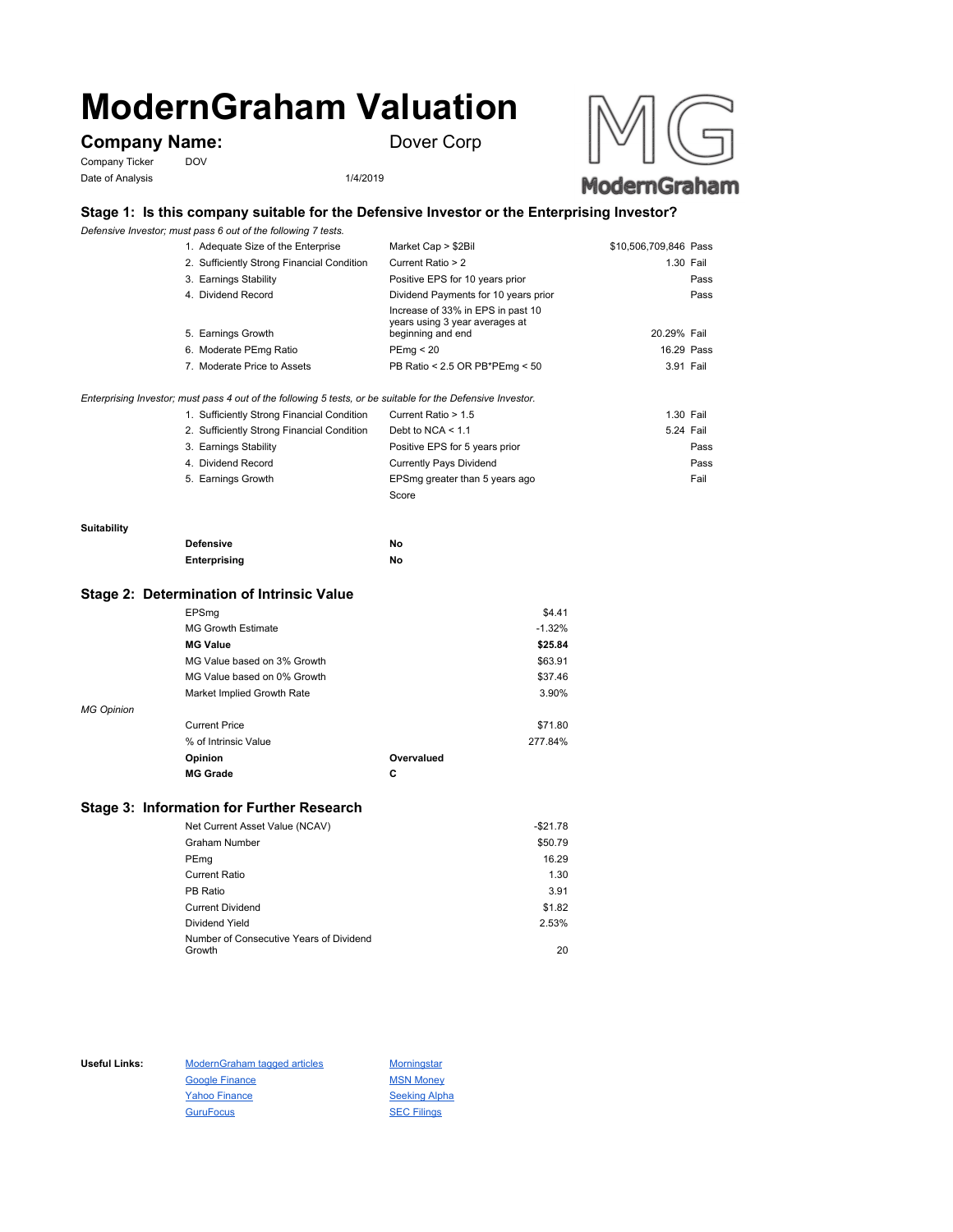| <b>EPS History</b> |          | <b>EPSmg History</b>                 |                 |
|--------------------|----------|--------------------------------------|-----------------|
| Next Fiscal Year   |          |                                      |                 |
| Estimate           |          | \$4.05 Next Fiscal Year Estimate     | \$4.41          |
| Dec2017            | \$5.15   | Dec2017                              | \$4.67          |
| Dec2016            | \$3.25   | Dec2016                              | \$4.52          |
| Dec2015            | \$5.46   | Dec2015                              | \$5.10          |
| Dec2014            | \$4.59   | Dec2014                              | \$4.83          |
| Dec2013            | \$5.78   | Dec2013                              | \$4.67          |
| Dec2012            | \$4.41   | Dec2012                              | \$3.94          |
| Dec2011            | \$4.74   | Dec2011                              | \$3.58          |
| Dec2010            | \$3.70   | Dec2010                              | \$2.98          |
| Dec2009            | \$1.91   | Dec2009                              | \$2.65          |
| Dec2008            | \$3.12   | Dec2008                              | \$2.93          |
| Dec2007            | \$3.26   | Dec2007                              | \$2.68          |
| Dec2006            | \$2.74   | Dec2006                              | \$2.14          |
| Dec2005            | \$2.50   | Dec2005                              | \$1.66          |
| Dec2004            | \$2.02   | Dec2004                              | \$1.27          |
| Dec2003            | \$1.44   | Dec2003                              | \$1.20          |
| Dec2002            | $-$0.60$ | Dec2002                              | \$1.33          |
| Dec2001            |          | \$1.22 Balance Sheet Information     | 9/1/2018        |
| Dec2000            |          | \$2.54 Total Current Assets          | \$2,459,049,000 |
| Dec1999            |          | \$4.41 Total Current Liabilities     | \$1,890,305,000 |
| Dec1998            |          | \$1.69 Long-Term Debt                | \$2,981,923,000 |
|                    |          | <b>Total Assets</b>                  | \$8,461,770,000 |
|                    |          | Intangible Assets                    | \$4,915,448,000 |
|                    |          | <b>Total Liabilities</b>             | \$5,713,836,000 |
|                    |          | Charge Outetanding (Diluted Average) | 140 457 000     |